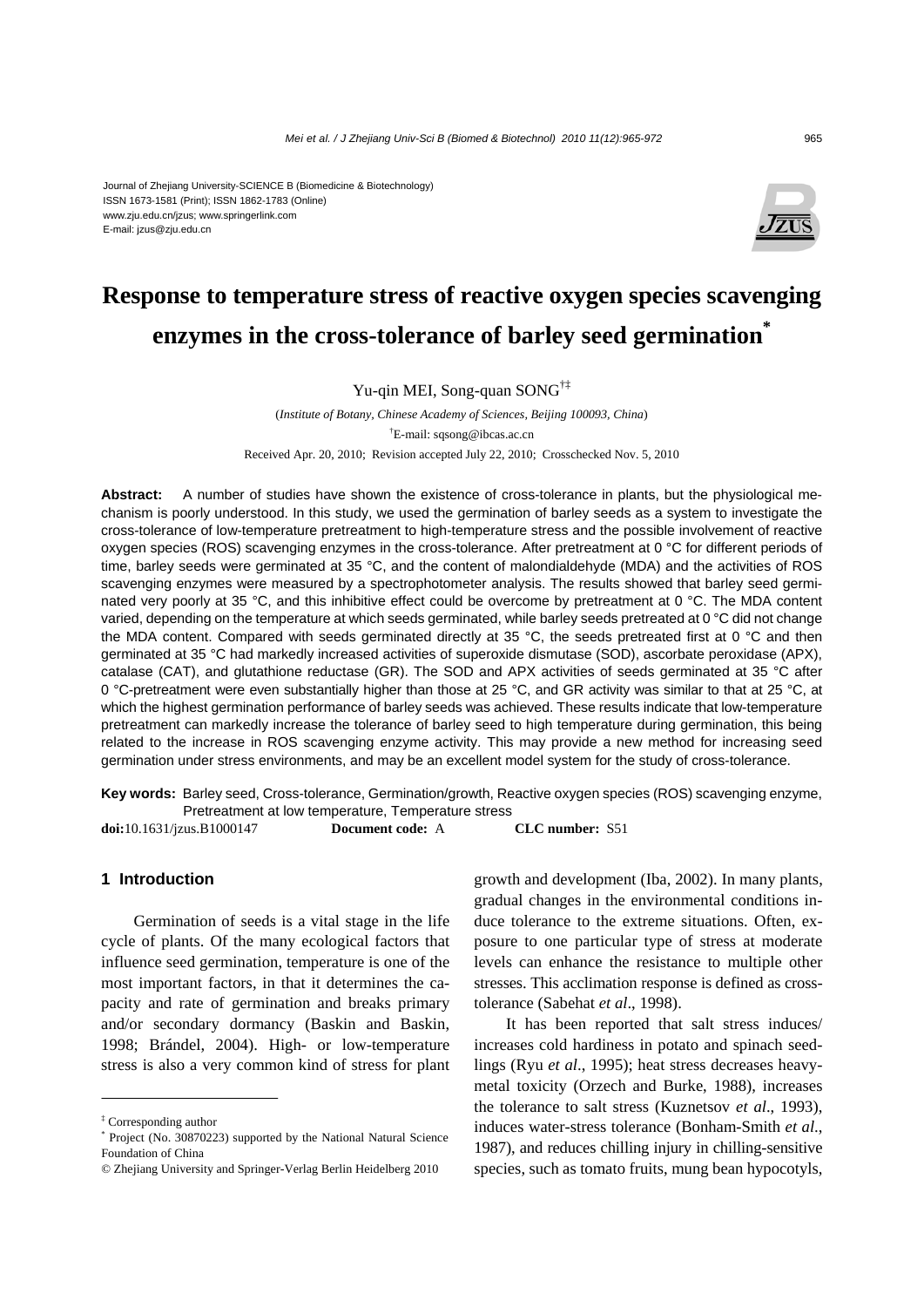and cucumber cotyledons (Jennings and Saltveit, 1994; Collins *et al*., 1995). During germination of wheat seeds, the tolerance to salt stress can be increased by pretreatment at 33 °C for different periods of time, and the tolerance to heat stress can be increased by pretreatment in −0.8 MPa NaCl for different periods of time (Song *et al*., 2005). Mei and Song (2008) reported that for the germination of barley seeds, pretreatment at 30 °C for 8 h or in a solution of NaCl at 100 mmol/L for 24 h could both improve tolerance to subsequent heat stress  $(35 \text{ °C})$ , and the improvement effect of pretreatment in a solution of NaCl at 100 mmol/L for 24 h (61% germination) was better than that at 30 °C for 8 h (26% germination).

However, the physiological mechanisms of crosstolerance in plants are poorly understood. One mechanism that may be involved in the resistance to many types of stresses is the activity of the reactive oxygen species (ROS) scavenging enzymes. These enzymes include superoxide dismutase (SOD), ascorbate peroxidase (APX), and catalase (CAT), as well as those of the ascorbate-glutathione cycle (Apel and Hirt, 2004). The increasing production of ROS scavenging enzymes under different kinds of stresses may suggest that they have a general role in the acquisition of stress tolerance by plants (Sabehat *et al*., 1998). Temperature pretreatment is one of the most convenient methods in the study of cross-tolerance and in the production of crop plants. However, little is known about whether low-temperature pretreatment can increase the tolerance to subsequent hightemperature stress and whether this cross-tolerance is associated with changes in ROS scavenging enzyme activity. Here we used a system of barley seed germination to investigate the cross-tolerance of lowtemperature pretreatment to high-temperature stress and the possible involvement of ROS scavenging enzymes in the cross-tolerance.

#### **2 Materials and methods**

#### **2.1 Plant materials**

Barley (*Hordeum vulgare* L. cv. Pijiu) seeds were collected at maturity in Jianchuan County, Yunnan Province, China in May 2007. After collection, these seeds were dried to a water content of  $(0.135\pm0.002)$  g H<sub>2</sub>O/g dry weight (DW) at 25 °C and 50% relative humidity, and were then kept at 10  $^{\circ}$ C until use.

#### **2.2 Seed germination at different temperatures**

Four replicates of 50 barley seeds each were germinated in perlite moistened with distilled water (1:3.3, w/w) in Petri dishes (9-cm diameter), at temperatures ranging from 5 to 40 °C and in darkness for 8 d. After imbibition, germination percentage of seeds was scored at 12-h intervals during 24 h, and at 24-h intervals during 24–192 h. The seeds showing radicle extension of 2 mm were scored as having germinated. Germination rate was expressed as a time course of germination and/or the time (h) taken to reach 50% of germinated seeds  $(T_{50})$ .

## **2.3 Test of cross-tolerance of low-temperature pretreatment to high-temperature stress during seed germination**

After pretreatment at  $0^{\circ}$ C for 1–4 d in the dark in perlite moistened with distilled water, barley seeds were transferred to 35 °C to germinate for another 5 d. After that, germination percentages of seeds and DWs of the radicles and shoots produced by germinating seeds were determined.

## **2.4 Effects of different temperatures on malondialdehyde (MDA) contents and ROS scavenging enzyme activities**

Barley seeds were imbibed on two layers of filter paper moistened with 10 ml of distilled water at different temperatures and in the dark for 2 d, then ground to fine powder in liquid nitrogen, and kept at −80 °C until use.

MDA content was measured by the method of Hendry *et al*. (1993), where MDA was quantified from the second derivative spectrum against standards prepared from 1,1,3,3-tetraethoxypropane. The MDA content was expressed as μmol/g DW.

For extraction of SOD (EC 1.15.1.1), the fine powder mentioned above was ground in an extraction mixture composed of 50 mmol/L phosphate buffer solution (PBS, pH 7.0), 1.0 mmol/L ethylenediaminetetraacetic acid (EDTA), 1% (w/v) polyvinylpolypyrrolidone (PVPP), and 1 mmol/L ascorbic acid (AsA). The homogenate was centrifuged at 16 000×*g* for 15 min (twice), and then the resultant supernatant was transferred to a new tube and kept at −80 °C for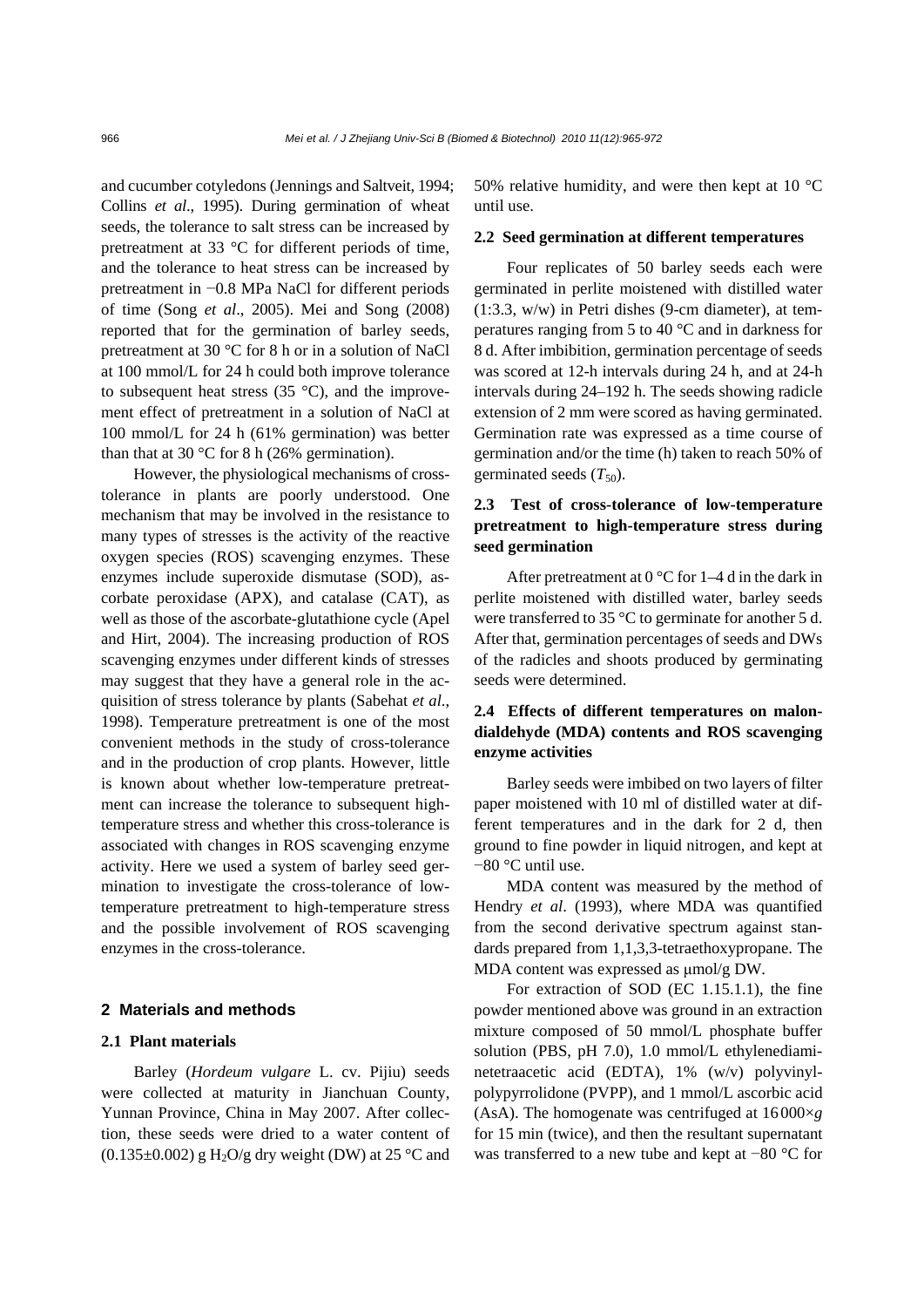subsequent assay of SOD activity. SOD was determined by measuring the inhibition of the photochemical reduction of nitroblue tetrazolium (NBT) at 560 nm (Beauchamp and Fridovich, 1971). An illuminated blank without protein produced the maximum reduction of NBT, giving the maximum absorbance at 560 nm. SOD activity is described as  $(1-A_s/A_b)\times 100\%$ , where  $A_s$  is the absorbance of sample, and  $A<sub>b</sub>$  is the absorbance of blank. One unit of SOD is defined as the amount required to inhibit the photoreduction of NBT by 50%. The specific activity of SOD was expressed as U/mg protein.

For extraction of APX, CAT, glutathione reductase (GR), and dehydroascorbate reductase (DHAR), the fine powder mentioned above was ground in 5 ml of 50 mmol/L Tris-HCl (pH 7.0) containing  $20\%$  (v/v) glycerol, 1 mmol/L AsA, 1 mmol/L dithiothreitol (DTT), 1 mmol/L EDTA, 1 mmol/L reduced glutathione (GSH), 5 mmol/L  $MgCl<sub>2</sub>$ , and 1% (w/v) PVPP. The brei was centrifuged at 12000×*g* for 6 min and then at 26900×*g* for 16 min. The resultant supernatant was stored at −80 °C for subsequent assay of enzyme activity.

APX (EC 1.11.1.7) was measured according to the method of Nakano and Asada (1981), who assayed the decrease in absorbance at 290 nm [2.8 L/ (mmol·cm)] due to AsA oxidation. Enzyme activity was expressed as μmol AsA/(mg protein·min).

CAT (EC 1.11.1.6) was assayed as described by Aebi (1983), who directly determined the decomposition of  $H_2O_2$  at 240 nm [0.04 L/(mmol·cm)]. Enzyme activity was expressed as  $\mu$ mol H<sub>2</sub>O<sub>2</sub>/(mg protein·min).

GR (EC 1.6.4.2) was tested according to Halliwell and Foyer (1978), as the decrease in absorbance at 340 nm [6.2 L/(mmol·cm)] due to the oxidation of nicotinamide adenine dinucleotide phosphate (NADPH). Enzyme activity was expressed as μmol NADPH/(mg protein·min).

DHAR (EC 1.8.5.1) was determined by the method of Hossain and Asada (1984), who measured the formation of AsA at 265 nm [14 L/(mmol·cm)]. Enzyme activity was expressed as μmol AsA/(mg protein·min).

## **2.5 Determination of MDA contents and ROS scavenging enzyme activities in cross-tolerance of low-temperature pretreatment to high-temperature stress**

After pretreatment at  $0^{\circ}$ C in the dark on two

layers of filter paper moistened with 10 ml of distilled water for 2 d, barley seeds were then transferred to 35 °C to germinate continuously for another 2 d. The seeds (and seedlings) were ground to fine powder in liquid nitrogen, and then kept at −80 °C until use. MDA contents and ROS scavenging enzyme activities were assayed as described in Section 2.4.

#### **2.6 Assay of protein content**

Protein content in the extract was assayed by the method of Bradford (1976), using bovine serum albumin (BSA) as a standard.

#### **2.7 Statistical analysis**

All data were analyzed using a one-way analysis of variance (ANOVA) model from the SPSS 11.0 package for Windows (SPSS Inc., Chicago, Illinois).

#### **3 Results**

## **3.1 Response of seed germination on different temperatures**

The germination percentage and germination rate of barley seeds were obviously influenced by temperature  $(P \le 0.001$ , Fig. 1). The optimal temperature was  $5-20$  °C for germination percentage (Fig. 1), 20–25 °C for germination rate (Fig. 1b), and 25 °C for seedling growth following germination as measured by DWs of radicles and shoots (Fig. 1a). The time taken to reach 50% of germinated seeds  $(T_{50})$ at 5, 10, 15, 20, and 25 °C was about 70, 24, 15, 8, and 8 h, respectively. It was noted that the germination percentage of the seeds was 44% at 30 °C, 4.7% at 35 °C, and 0 at 40 °C (Fig. 1), respectively.

Interestingly, barley seeds were able to reach a germination of 87% when germinated at 0 °C for 192 h and had a  $T_{50}$  of about 132 h (Fig. 1).

## **3.2 Cross-tolerance of low-temperature pretreatment to high-temperature stress during seed germination**

To test the cross-tolerance of low-temperature pretreatment to subsequent high-temperature stress, barley seeds were first pretreated at  $0^{\circ}$ C for 1–4 d, and were then transferred to 35 °C to germinate continuously. Barley seeds pretreated at 0 °C for 1–4 d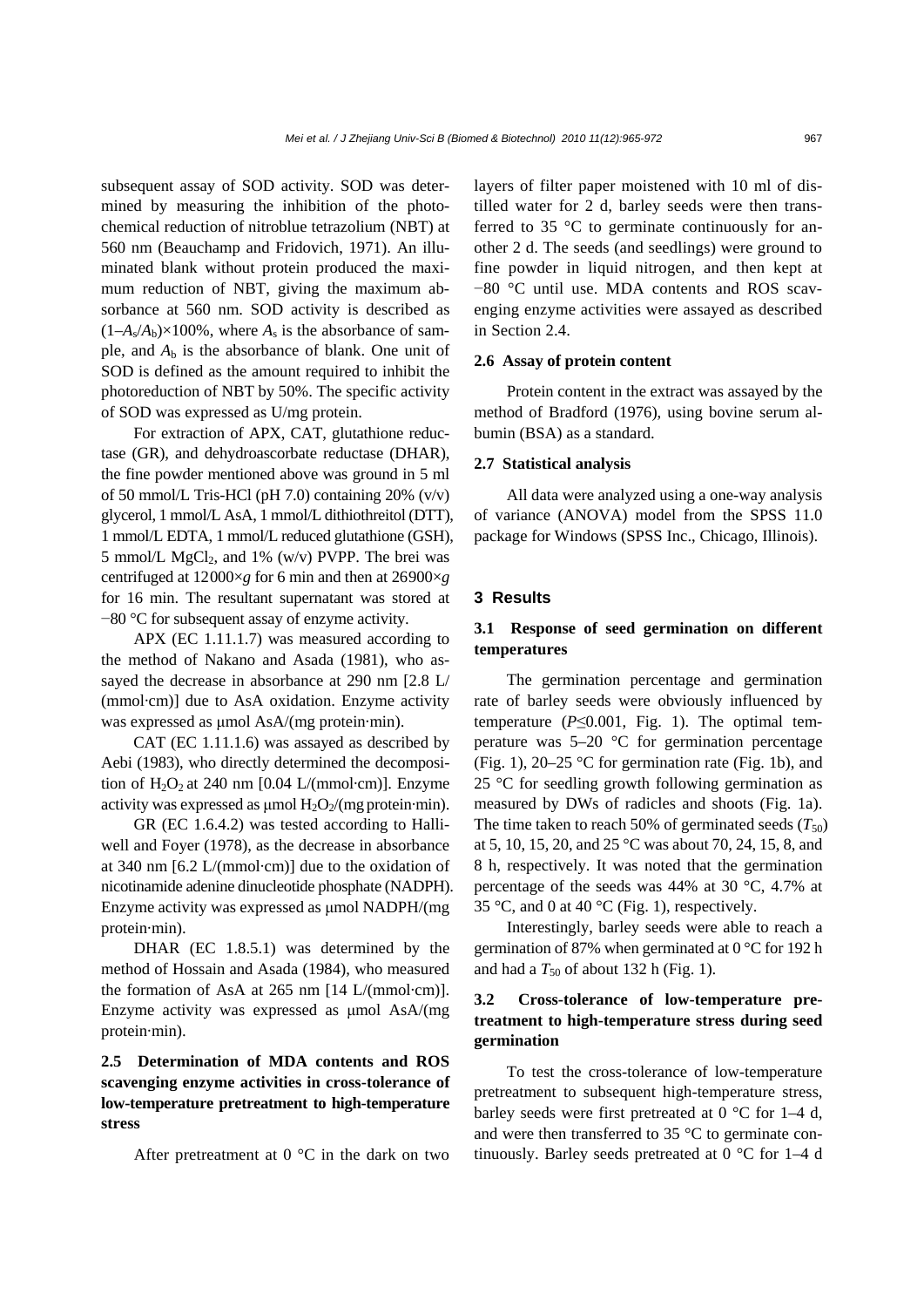

**Fig. 1 Effects of temperature on germination percentage of barley seeds, DWs of radicles and shoots produced by germinating seeds (a), and time courses of germination (b)** 

The seeds showing radicle extension of 2 mm were scored as having germinated. When seedling age was 8 d, the DWs of the radicles and shoots were measured. Values are ex-

had dramatically increased subsequent germination percentage ( $P \leq 0.001$ ) and growth of radicle ( $P \leq$ 0.001) and shoot (*P*≤0.001) at 35 °C (Fig. 2). For example, compared with seeds directly germinated at 35 °C, the germination percentage, radicle and shoot DWs of seeds pretreated at 0 °C for 2 d increased by 77%, 57%, and 112%, respectively (Fig. 2). However, the optimum pretreatment period of time at 0 °C was 3 d for seed germination, and 4 d for growth of radicle and shoot following germination, respectively (Fig. 2).

## **3.3 Effect of different temperatures on MDA contents and ROS scavenging enzyme activities**

The MDA content of barley seeds (and seedlings) decreased with increasing temperature within the range of  $0-10$  °C, and increased with rising temperature from 10 to 40  $^{\circ}$ C, being the lowest at 10  $^{\circ}$ C (*P*≤0.001, Fig. 3a).



**Fig. 2 Effects of pretreatment at 0 °C on barley seed germination and seedling growth at 35 °C** 

After pretreatment at  $0^{\circ}$ C for an indicated period of time, seeds were germinated at 35 °C for another 5 d. The seeds showing radicle extension of 2 mm were scored as having germinated. Values are expressed as mean±SD (*n*=4) of 50 seeds each



**Fig. 3 Effects of temperature on MDA contents (a) and SOD (b), CAT (b), APX (c), GR (c), and DHAR (c) activities of barley seeds** 

Seeds were imbibed at an indicated temperature for 2 d, and then MDA contents and SOD, CAT, APX, GR, and DHAR activities were immediately assayed. Values are expressed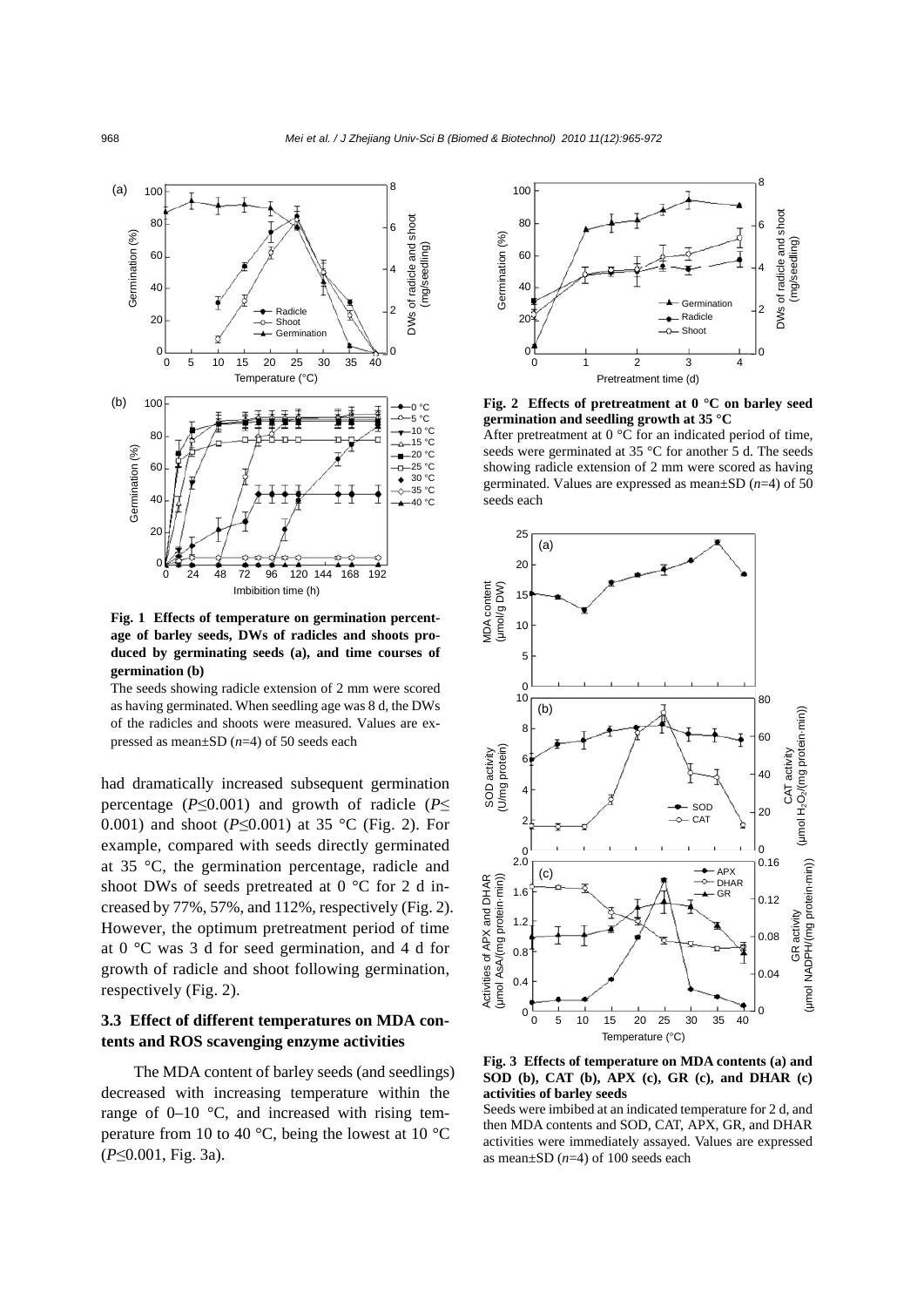The activities of SOD, CAT, APX, and GR of barley seeds (and seedlings) notably increased from 0 to 25 °C, and decreased at the temperature higher than 25 °C (*P*≤0.001, Figs. 3b and 3c). However, the DHAR activity gradually decreased with increasing germination temperature (*P*≤0.001, Fig. 3c).

## **3.4 Changes of MDA contents and ROS scavenging enzyme activities in cross-tolerance of lowtemperature pretreatment to high-temperature stress**

The MDA content of the seeds pretreated at 0 °C for 2 d and then transferred to 35 °C for another 2 d was a little lower than that of the seeds germinated directly at 35  $\mathrm{^{\circ}C}$  (*P*=0.124), but was much higher than that of the seeds germinated directly at 0 or 25  $\degree$ C for 2 d (*P*≤0.001) (Fig. 4).

Compared with seeds germinated directly at high-temperature stress (35 °C), the seeds pretreated at 0 °C for 2 d and then germinated at 35 °C for another 2 d notably increased the activities of SOD (*P*≤0.001), APX (*P*≤0.001), CAT (*P*=0.013), and GR (*P*≤0.001), and decreased DHAR activity (*P*≤0.001); while, compared with seeds germinated directly at the optimal temperature  $(25 \degree C)$ , the seeds pretreated at 0 °C obviously increased SOD (*P*=0.001) and APX (*P*≤0.001) activities, decreased CAT (*P*=0.001) and DHAR (*P*≤0.001) activities, and had a similar activity of GR (*P*=0.893) (Fig. 5). It is noted that activities of SOD and APX of seeds pretreated at 0 °C plus germinated at 35 °C were much higher than those of seeds germinated directly at 0, 25, and 35 °C (Fig. 5).



**Fig. 4 Changes in MDA contents associated with cross-tolerance during germination of barley seeds**  0, 35, and 25 °C: seeds were germinated directly at these temperatures for 2 d; (0+35) °C: after pretreatment at 0 °C for 2 d, seeds were then transferred to 35 °C to germinate for another 2 d. Values are expressed as mean±SD (*n*=4) of 100 seeds each



**Fig. 5 Changes in activities of SOD (a), APX (b), CAT (c), GR (d), and DHAR (e) associated with cross-tolerance during germination of barley seeds** 

0, 35, and 25 °C: seeds were germinated directly at these temperatures for 2 d;  $(0+35)$  °C: after pretreatment at 0 °C for 2 d, seeds were then transferred to 35 °C to germinate for another 2 d. Values are expressed as mean $\pm$ SD (*n*=4) of 100 seeds each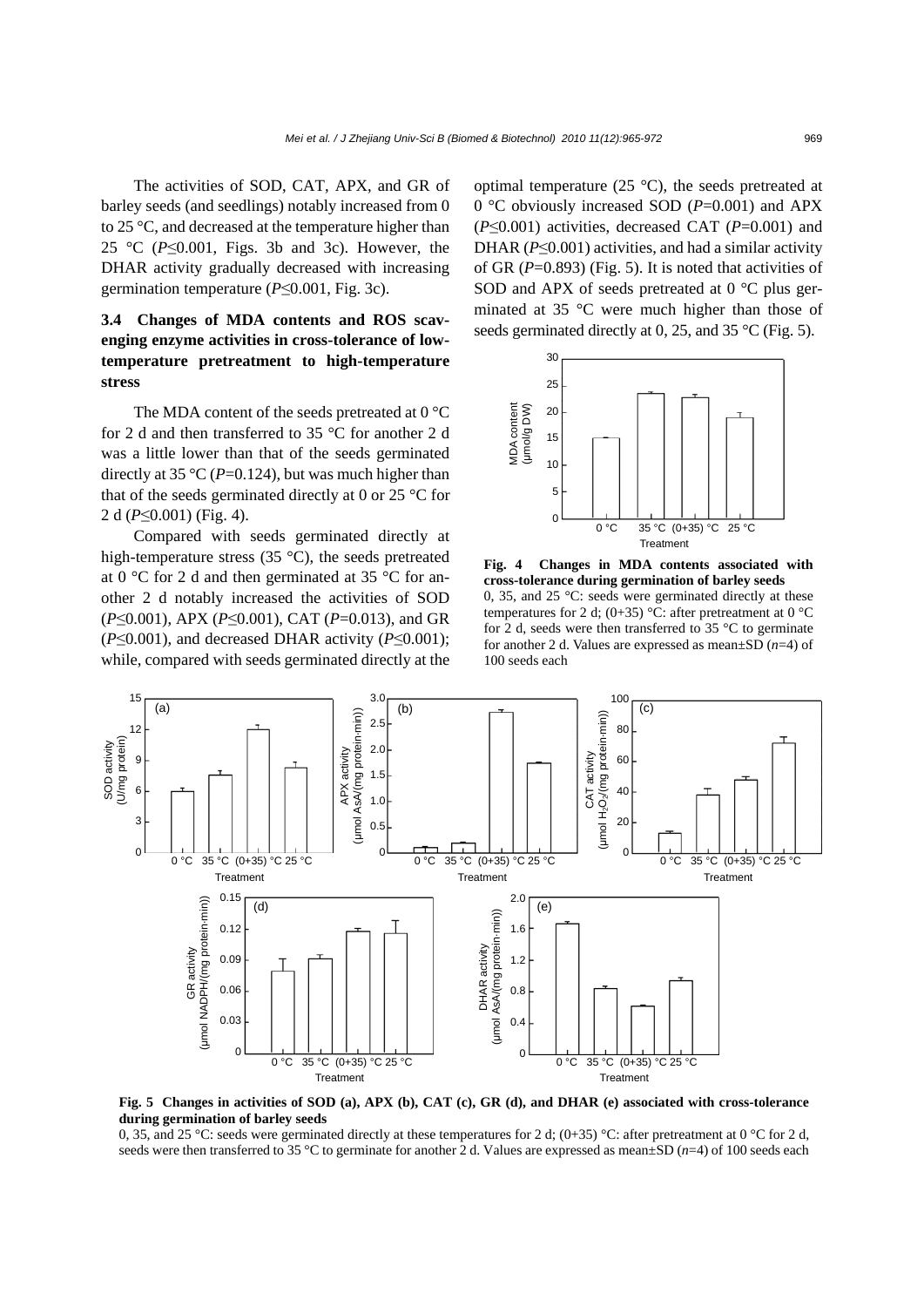### **4 Discussion**

Cross-tolerance has important ecological and agricultural implications, but little is known about its physiological mechanism. High-temperature stress is a common limiting factor for seed germination, especially for agricultural important crops including barley. Barley seeds often must be able to germinate under high temperatures, for instance, for the brewery industry. However, temperatures above 30 °C often inhibit the germinating ability of barley seeds. We designed these experiments to test whether lowtemperature pretreatment could enhance the germination of barley seeds at high temperature and characterized some of the physiological processes associated with the effects of the low-temperature pretreatment.

The optimal temperature was  $5-20$  °C for germination percentage of barley seeds, 20–25 °C for germination rate, and  $25^{\circ}$ C for seedling growth (Fig. 1). These results indicated that there was a clear temperature difference among germination percentage, germination rate, and seedling growth, and that the optimal temperature of seedling growth was higher than that of germination for barley seeds. Temperatures over 30 °C strongly inhibited seed germination (Fig. 1). Our experiments indicated that the germination ability of barley seeds at high temperature stress could be substantially enhanced by pretreatment at  $0^{\circ}$ C for upto 4 d (Fig. 2). These results suggest that there was an obvious crosstolerance for the germination of barley seeds, and the potential use of this system as a model to dissect the physiological and molecular bases of cross-tolerance during seed germination.

MDA is a final product of lipid peroxidation, and its amount can be used as a measure of lipid peroxidation (McDonald, 1999). In addition, MDA is poisonous to plant cells (Hendry *et al*., 1993). In plants, the MDA content increases in response to low (Doulis *et al*., 1997) and high (Iba, 2002) temperatures. Our data show that the MDA content of barley seeds was the lowest at  $10^{\circ}$ C, and increased when temperatures were above and below 10  $\rm{°C}$  (Fig. 3). This shows that MDA content is a good indicator of temperature stress. However, we have not observed a significant difference in the MDA content between seeds germinated at 35 °C after pretreatment at 0 °C and seeds germinated directly at 35  $\degree$ C (Fig. 4), suggesting that during germination of barley seeds, lipid peroxidation was not related to the high-temperature tolerance induced by low-temperature pretreatment, but depended on the temperature at which seeds were germinated, i.e., the level of lipid peroxidation did not affect the enhanced cross-tolerance during barley seed germination.

The superoxide radical and  $H_2O_2$  are synthesized at very high rates in the cells even under optimal conditions (Apel and Hirt, 2004). Noctor and Foyer (1998) suggested that the major toxicity of superoxide radical and  $H_2O_2$  is due to their ability to initiate a cascade of reactions that result in production of hydroxyl radicals and of other destructive species such as lipid peroxides. In plants, ROS scavenging enzymes include SOD, APX, and CAT. SOD can dismutate superoxide radical to produce  $H_2O_2$ , and act as the first line of defense against ROS (Møller, 2001), but the toxicity of  $H_2O_2$  is equal to that of superoxide radical (Almeselmani *et al*., 2006). APX and CAT can detoxify  $H_2O_2$ , but APX requires an ascorbate and glutathione regeneration system. GR can regenerate reduced glutathione from oxidized glutathione using NAD(P)H as a reducing agent (McDonald, 1999; Apel and Hirt, 2004). The activities of SOD, APX, CAT, and GR of barley seeds germinated at 25 °C were the highest (Fig. 3), which was in accordance with the optimal temperature for germination rate and seedling growth produced by germinating seeds (Fig. 1), and decreased at temperatures lower or higher than 25  $\rm{°C}$  (Fig. 3). In addition, activities of SOD, APX, CAT, GR, and DHAR decreased with increasing germination time at 35 °C, which were consistent with the decrease in germination percentage and germination rate of barley seeds (data not shown).

It has been suggested that under different kinds of stresses, the acquisition of tolerance is closely related with ROS removal (Møller, 2001; Møller *et al*., 2007). Compared with seeds germinated directly at 35 °C, seeds pretreated at 0 °C notably increased the activities of SOD, APX, CAT, and GR; especially APX activity has increased 13 times (Fig. 5). The SOD and APX activities of seeds germinated at 35 °C after pretreatment were even much higher than those at 25 °C, and GR activity was similar to that at 25 °C, at which the highest germination rate and seedling growth were achieved for barley seeds. These results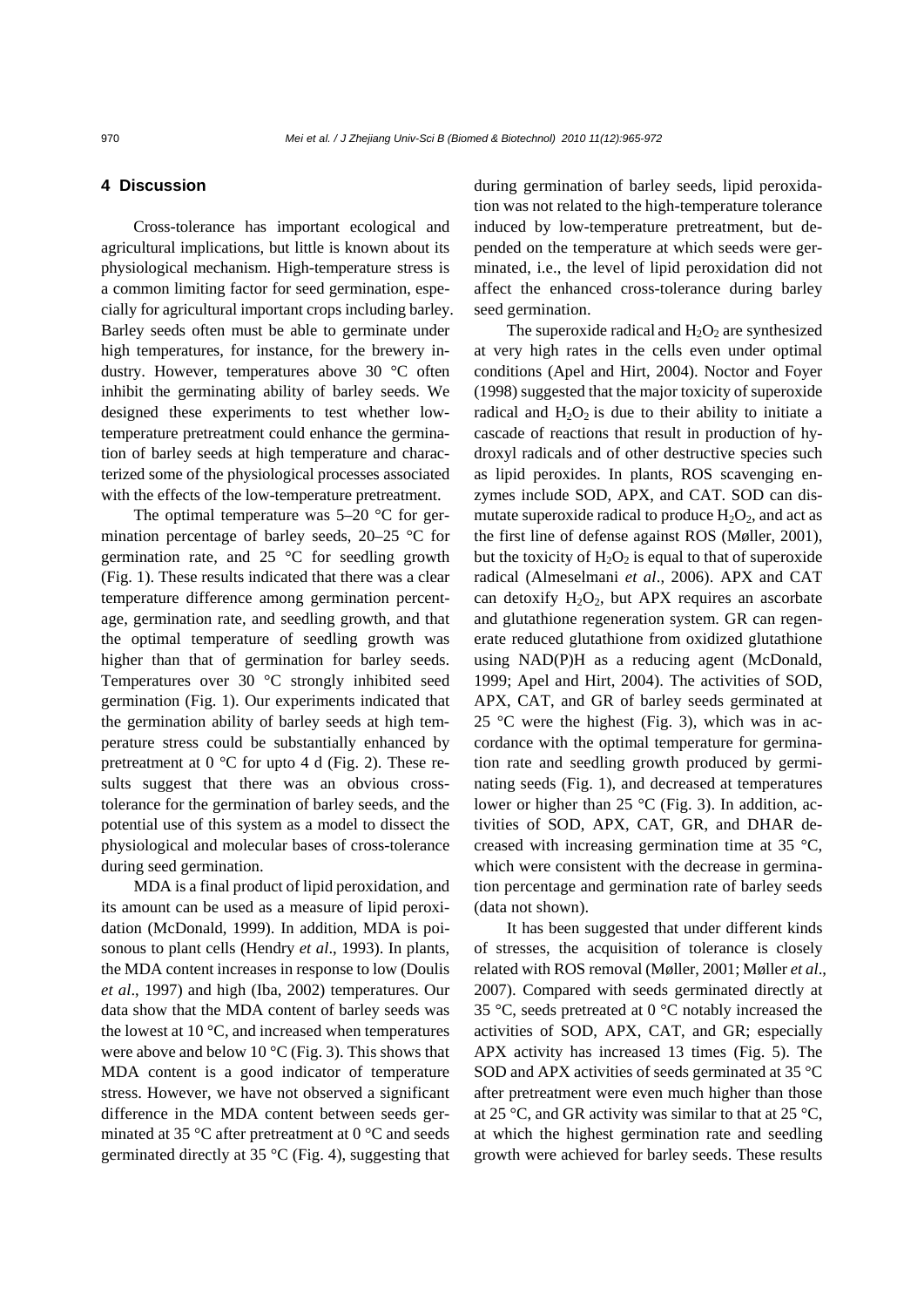showed that the increase in high-temperature tolerance caused by low-temperature pretreatment was a result of increasing ROS scavenging enzyme activities. It has also been shown that the enhanced ROS scavenging enzyme activity was implicated in the cross-tolerance of wheat seeds to salt stress induced by heat treatment at 33 °C (Lei *et al*., 2005). Wheat seeds pretreated in NaCl solution at −0.8 MPa also increased tolerance to subsequent temperature stress, which was also associated with the increased activities of SOD, APX, and CAT (Lei *et al*., 2005). Thus, increases in ROS scavenging enzyme activities appear to be a common component in cross-tolerance of seed germination.

Another mechanism for the cross-tolerance phenomenon that has been proposed is the effect of specific proteins. These proteins are induced by one type of stress and are involved in the protection against other types of stresses. For example, chilling resistance induced by water stress involves the activation of drought-regulated genes (Takahashi *et al*., 1994), and cold hardiness is stimulated by salt stress through the activation of cold- and ABA-responsive genes (Ryu *et al*., 1995). We are currently employing a proteomics approach to identify potential proteins associated with cross-tolerance of barley seed germination to high-temperature stress caused by lowtemperature pretreatment.

#### **5 Acknowledgements**

The authors would like to thank Mr. Peng-cheng HAN (Institute of Botany, Chinese Academy of Sciences, Beijing, China) for providing some experimental help, and Prof. Xiao-bai JIN (Institute of Botany, Chinese Academy of Sciences, Beijing, China) for his excellent suggestions and revising the English language usage.

#### **References**

- Aebi, H.E., 1983. Catalase. *In*: Bergmeyer, H.U. (Ed.), Methods of Enzymatic Analyses. Vol. 3. Verlag Chemie, Weinheim, p.273-282.
- Almeselmani, M., Deshmukh, P.S., Sairam, R.K., Kushwaha, S.R., Singh, T.P., 2006. Protective role of antioxidant enzymes under high temperature stress. *Plant Sci.*, **171**(3): 382-388. [doi:10.1016/j.plantsci.2006.04.009]
- Apel, K., Hirt, H., 2004. Reactive oxygen species: metabolism, oxidative stress, and signal transduction. *Ann. Rev. Plant*

*Biol.*, **55**(1):373-399. [doi:10.1146/annurev.arplant.55.03 1903.141701]

- Baskin, C.C., Baskin, J.M., 1998. Seeds: Ecology, Biogeography, and Evolution of Dormancy and Germination. Academic Press, San Diego, p.5-85.
- Beauchamp, C., Fridovich, I., 1971. Superoxide dismutase. Improved assays and an assay applicable to acrylamide gel. *Anal. Biochem.*, **44**(1):276-287. [doi:10.1016/0003- 2697(71)90370-8]
- Bonham-Smith, P.C., Kapoor, M., Bewley, J.D., 1987. Establishment of thermotolerance in maize by exposure to stresses other than a heat shock does not require heat shock protein synthesis. *Plant Physiol.*, **85**(2):575-580. [doi:10.1104/pp.85.2.575]
- Bradford, M.M., 1976. A rapid and sensitive method for the quantitation of microgram quantities of protein utilizing the principle of protein-dye binding. *Anal. Biochem.*, **72**(1-2):248-254. [doi:10.1016/0003-2697(76)90527-3]
- Brándel, M., 2004. The role of temperature in the regulation of dormancy and germination of two related summer-annual mudflat species. *Aquat. Bot.*, **79**(1):15-32. [doi:10.1016/j. aquabot.2003.11.008]
- Collins, G.G., Nie, X.L., Saltveit, M.E., 1995. Heat shock proteins and chilling sensitivity of mung bean hypocotyls. *J. Exp. Bot.*, **46**(7):795-802. [doi:10.1093/jxb/46.7.795]
- Doulis, A., Debian, N., Kingston-Smith, A.H., Foyer, C.H., 1997. Differential localization of antioxidants in maize leaves. *Plant Physiol.*, **114**(3):1031-1037.
- Halliwell, B., Foyer, C.H., 1978. Properties and physiological function of a glutathione reductase purified from spinach leaves by affinity chromatography. *Planta*, **139**(1):9-17. [doi:10.1007/BF00390803]
- Hendry, G.A.F., Thorpe, P.C., Merzlyak, M.N., 1993. Stress Indicators: Lipid Peroxidation. *In*: Hendry, G.S.F., Grime, J.P. (Eds.), Methods in Comparative Plant Ecology. Chapman & Hall, London, p.154-156.
- Hossain, M.A., Asada, K., 1984. Purification of dehydroascorbate reductase from spinach and its characterization as a thiol enzyme. *Plant Cell Physiol.*, **25**(1):85-92.
- Iba, K., 2002. Acclimative response to temperature stress in higher plants: approaches of gene engineering for temperature tolerance. *Ann. Rev. Plant Biol.*, **53**(1):225-245. [doi:10.1146/annurev.arplant.53.100201.160729]
- Jennings, P., Saltveit, M.E., 1994. Temperature and chemical shocks induce chilling tolerance in germinating *Cucumis sativus* (cv. Poinseet 76) seeds. *Physiol. Plant.*, **91**(4): 703-707. [doi:10.1111/j.1399-3054.1994.tb03008.x]
- Kuznetsov, V., Rakutin, V., Boisova, N., Rotschupkin, B., 1993. Why does heat shock increase salt resistance in cotton plants? *Plant Physiol. Biochem.*, **31**(2):181-188.
- Lei, Y.B., Song, S.Q., Fu, J.R., 2005. Possible involvement of antioxidant enzymes in the cross-tolerance of the germination/growth of wheat seeds to salinity and heat stress. *J. Integr. Plant Biol.*, **47**(10):1211-1219. [doi:10.1111/j. 1744-7909.2005.00152.x]
- McDonald, M.B., 1999. Seed deterioration: physiology, repair and assessment. *Seed Sci. Technol.*, **27**(1):177-237.